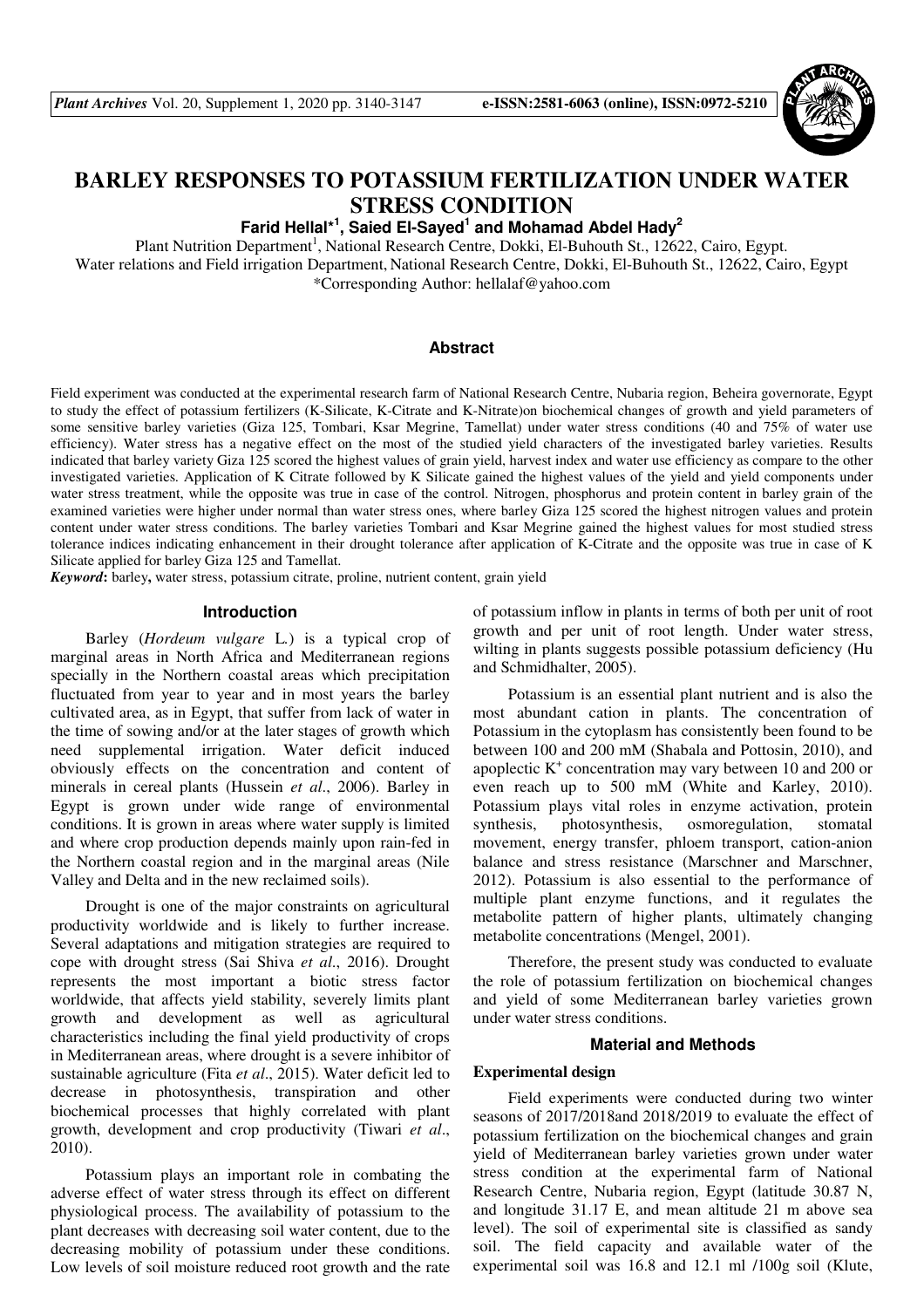1986), respectively. Soil pH was 8.02; electrical conductivity  $(EC)$  0.97 dSm<sup>-1</sup> (Hanna Instruments HI2550 pH/ORP/EC/ TDS/NaCl Benchtop Meter) and available N, P and K were 2.89, 0.51 and 19.1 mg/100 g soil, respectively.

### **Treatments details**

The experiment was arranged in a split plot design with four replicates where the varieties origin (countries) in main plot and the water regimes (75 and 40% of water holding capacity)which named as normal sufficient irrigation and water stress condition imposed in sub main plot. The experiment was drip irrigated with tow emitters discharge (2; 4 liter/h) to resemble normal and stress conditions, respectively, lateral length (25 m) and a meter among. The net area of each experimental plot was  $10.5 \text{ m}^2$ . The Mediterranean barley varieties were the Giza 125 (Egypt), Tombari (Tunis), Ksar Megrine (Algeria) and Tamellalet (Morocco). The Potassium fertilizers (K Silicate, K Citrate and K Nitrate) applied as foliar fertilization at 2% concentration. The assigned levels of potassium fertilizers were foliar sprayed twice during the growth period of barley plant after 40 and 60 days from sowing date.

## **Estimation during growth stages**

### **(i) Chlorophyll content**

Leaf greenness present in a plant at stem elongation, booting and ear emergency stages determined according to Minolta (1989).

### **(ii) Relative water content**

Leaf relative water content (RWC) estimated at ear emergence, according to Castillo (1996), RWC calculated using the following formula:  $RWC = (FW-DW)/(TW-DW) \times$ 100.

### **(iii) Determination of proline**

Proline was estimated at booting and ear emergence stages, according to Maria Filek *et al.* (2014).

### **Yield components estimation**

At harvest in both years, the total area of each plot was harvested to determine potential grain yield (Yp) and stress yield (Ys) per plot and then converted to grain yield ton acre-<sup>1</sup>. Ten individual plants were selected at harvest time as random from the middle of each plot to estimate: Plant height (cm),Number of spikes, Spike weight (g), 1000-kernel weight (g), Grain yield and Biological yield.

**Harvest index:** HI =grain yield/biological yield into 100.

**Water use efficiency:** WUE, expressed in; (kg m<sup>-3</sup> of irrigation water) on grain basis was determined by dividing the grain yield (kg acre<sup>-1</sup>) by quantity of water applied  $(m<sup>3</sup>)$  $\text{acre}^{-1}$ ).

**Drought tolerance indices**: It was calculated by the equations cited in Table (1).

| <b>Stress tolerance indices</b> | <b>Equation</b>                             | <b>Reference</b>              |
|---------------------------------|---------------------------------------------|-------------------------------|
| Stress susceptibility index     | $SSI = 1 - (Ys/Yp)/1 - (\hat{Y}s/\hat{Y}p)$ | Fischer and Maurer (1978)     |
| Mean productivity               | $MP = (Ys + Yp) / 2$                        | Rosielle and Hambline (1981)  |
| Stress tolerance                | $TOL = Yp - Ys$                             | Rosielle and Hambline (1981)  |
| Geometric mean productivity     | $GMP = (Yp * Ys)1/2$                        | Fernandez (1992)              |
| Stress tolerance index          | $STI = (Yp * Ys)/(\hat{Y}p)2$               | Fernandez (1992)              |
| Yield index                     | $\overline{YI} = \overline{Ys}/\hat{Ys}$    | Gavuzziet al. (1997)          |
| Yield stability index           | $YSI = Ys / Yp$                             | Bouslama and Schapaugh (1984) |
| Harmonic Means                  | $MP = 2(Ys * Yp) / (Ys + Yp)$               | Kristin et al. (1997)         |

**Table 1 :** Stress tolerance indices for the evaluation of barley to drought tolerance

Ŷs and Ŷp are mean grain yield of all genotypes in stress and non-stress conditions.

### **Nutrient content analysis**

At harvest stage, representative grain samples were analyzed for the nutrient content (N, P, K, Ca as macro and Fe, Mn; Zn as micronutrients) in barley varieties and determined according to Cottenie *et al.,* (1982) and Motsara and Roy (2008).

#### **Statistical analysis**

Two factors were four potassium fertilizers treatments (in man plot) and 4 barley varieties (in sub main plot) with four replicates and put in randomized complete plot design (RCBD) in factorial analysis. The data collected from two seasons were statistically analyzed using analysis of variance (ANOVA) and the means of varieties included in this trial compared using fisher test run by Least Significant Difference (LSD) at ( $P \le 0.05$ ) according to Gomez and Gomez (1984).

### **Results and Discussion**

# **Pigment contents**

Data in Table (1) showed the effect of foliar spray of potassium fertilizers (K Citrate, K Nitrate and K Silicate) as well as untreated one (control) on the chlorophyll content during the barley growth stages. Data revealed that spraying the barley variety Tombari with K Silicate and barley Giza 125 with K Citrate recorded the highest values of Chlorophyll content at the studied growth stages, under both water stress and normal irrigation condition. Whereas, the lowest ones were attained under control (no potassium applied) at normal and water stress treatments. Potassium is essential for many physiological processes, such as photosynthesis, translocation of photosynthesis into think organs, maintenance of turger, activations of enzymes, reducing of some ions in soils suffer from environmental stress (Hussein *et al*. 2013).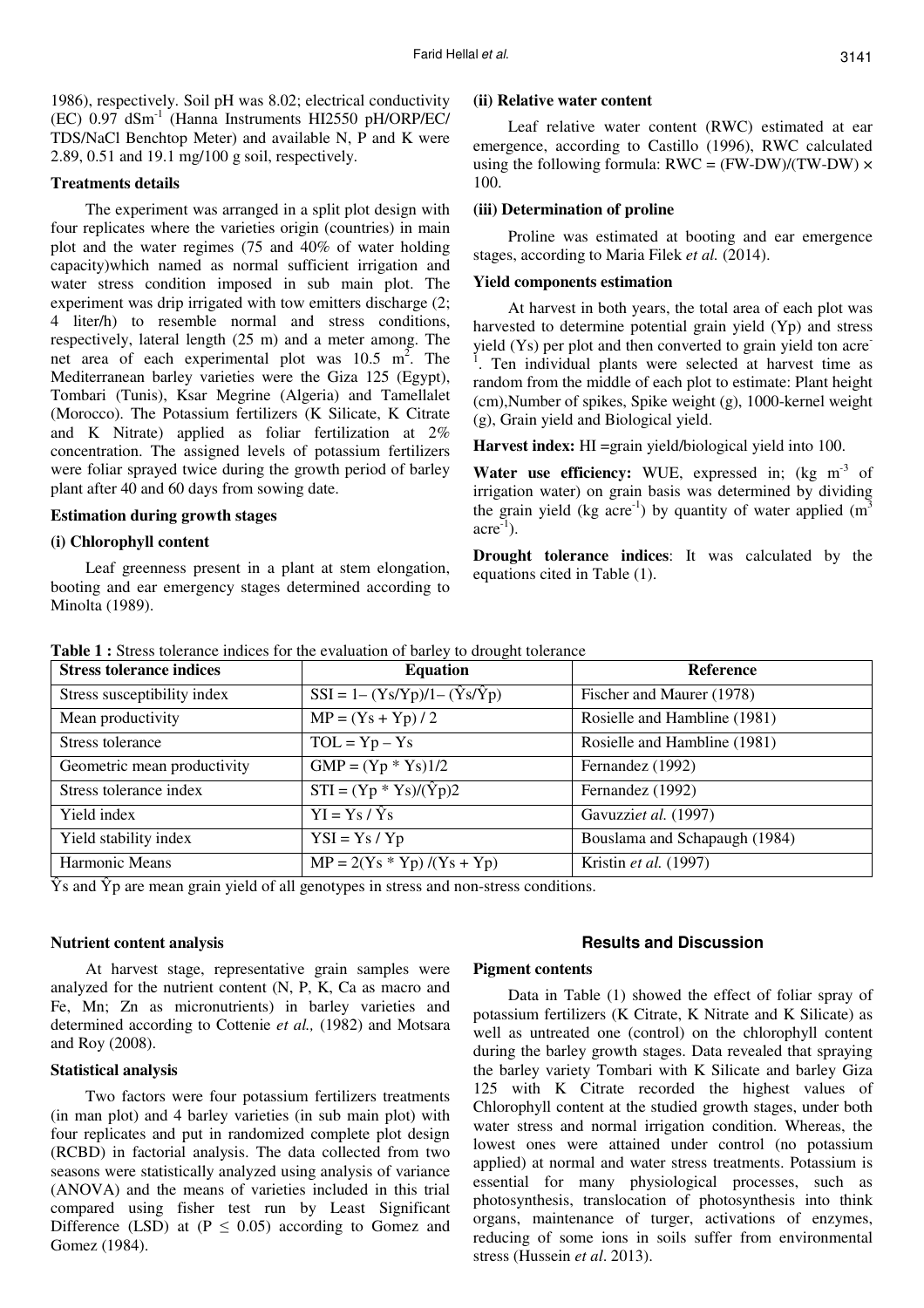Regarding to the effect of water stress treatments on the chlorophyll content, data on hand noticed that the a great reduction percentage were found at barley variety Giza 125 and Tamellat control for stem elongation, booting and ear emergency, respectively. Whereas, the minimum reduction

occurred at barley Ksar Megrine  $+$  K Nitrate (2.2%), Giza 125 + K Nitrate (9.2%) and Giza  $125 + K$  Citrate (12.1%). Also, the increase of chlorophyll value might be due to the potassium affects photosynthesis at various levels (Abou El-Yazied and Mady, 2012).

**Table 1 :** SPAD Chlorophyll of barley varieties under water stress

| <b>Varieties</b> | <b>Treatment</b> | <b>Stem elongation</b> |               | <b>Booting</b> |               | Ear emergency |               |  |
|------------------|------------------|------------------------|---------------|----------------|---------------|---------------|---------------|--|
|                  |                  | <b>Normal</b>          | <b>Stress</b> | <b>Normal</b>  | <b>Stress</b> | <b>Normal</b> | <b>Stress</b> |  |
|                  | Control          | 43.6                   | 28.5          | 48.0           | 40.1          | 45.6          | 38.6          |  |
| 125              | K-citrate        | 51.6                   | 39.5          | 61.2           | 49.3          | 54.2          | 47.7          |  |
| Giza             | K-nitrate        | 47.7                   | 33.5          | 51.3           | 46.5          | 51.2          | 42.6          |  |
|                  | K-silicate       | 45.2                   | 32.0          | 50.7           | 42.8          | 49.0          | 42.2          |  |
|                  | Control          | 45.6                   | 35.6          | 38.0           | 31.1          | 45.4          | 35.3          |  |
|                  | K-citrate        | 50.6                   | 44.6          | 46.4           | 35.7          | 48.0          | 37.1          |  |
| Tombari          | K-nitrate        | 53.2                   | 44.9          | 48.9           | 37.7          | 51.8          | 41.0          |  |
|                  | K-silicate       | 65.2                   | 52.2          | 52.3           | 39.9          | 53.5          | 43.1          |  |
|                  | Control          | 45.3                   | 38.1          | 38.2           | 30.8          | 38.4          | 32.5          |  |
| Megrine<br>Ksar  | K-citrate        | 47.0                   | 42.0          | 43.0           | 31.7          | 43.5          | 37.0          |  |
|                  | K-nitrate        | 50.9                   | 49.7          | 49.8           | 41.6          | 50.7          | 42.3          |  |
|                  | K-silicate       | 49.8                   | 44.4          | 44.6           | 37.5          | 49.5          | 37.5          |  |
|                  | Control          | 46.3                   | 40.0          | 42.9           | 30.9          | 43.9          | 32.6          |  |
| Tamellat         | K-citrate        | 55.7                   | 48.7          | 51.0           | 38.4          | 51.1          | 44.9          |  |
|                  | K-nitrate        | 55.1                   | 47.1          | 47.9           | 36.5          | 49.1          | 36.9          |  |
|                  | K-silicate       | 48.8                   | 45.3          | 45.5           | 31.2          | 45.8          | 36.9          |  |
| <b>LSD</b>       | (V)              | 0.13                   | 0.75          | 0.026          | 1.07          | 0.013         | 1.17          |  |
| (0.05)           | (T)              | 0.033                  | 0.06          | 1.30           | 0.56          | 0.14          | 0.08          |  |
|                  | $(V * T)$        | 2.06                   | 1.59          | 2.33           | 3.31          | 3.19          | 2.71          |  |

Regardless the potassium application, data indicated that Tombari followed by Tamellat and Giza 125 gained the highest values under normal condition while the lowest values were observed at Giza 125, Tamellat, and Ksar Megrine, under water stress condition at the studied growth stages, respectively. Foliar application of potassium silicate has many benefits in improving leaf erectness, and enhancing photosynthesis efficiency also reducing capability to lodging in grasses (Ahmad *et al.,* 2013). In addition, it offers benefits in many agricultural applications e.g. increases growth and yield, improves strength, minimize climate stress and provides impedance to mineral stress.

# **Relative water content**

The relative water content (RWC) of barley varieties grown under water stress as affected by potassium fertilizer application at booting growth stage indicated in Table (2).Regarding to RWC, the highest values of (94.9%) recorded for barley variety Ksar Megrine sprayed with K Nitrate and the lowest values 72.3% observed for barley variety Tombari without potassium application. Whereas, the maximum RWC values (85.8%) recorded for Ksar Megrine sprayed with K citrate and the minimum one (62.0%) was for Giza 125 control treatment under water stress condition. The highest decreased percent in RWC (24.5%) observed for barley Giza 125 sprayed with K Citrate and the lowest one (8.6%) recorded for Tombari sprayed with K Silicate. Regardless potassium application, the barley Tombari followed by Ksar Megrine which registered the lowest decrease percent in RWC as affected by water stress

condition. The positive influences of K Citrate on total soluble carbohydrates, phenolic compounds and total soluble protein may be attributed to the importance of potassium as a cation (+) and/or citrate anion (-) in the different physiological processes: Potassium plays a major role in the transport of water and nutrients throughout the xylem Malvi (2011), Capelo *et al*., (2012).

### **Proline content**

The drought stress had a promotive effect on the proline content at booting and ear emergency stages where data in Table (2) supported which indicated that the maximum values of proline content (3.98 mg/g fresh weight) at ear emergence stage were recorded at control (untreated) of Tamellat barley variety while the lowest ones were obtained for Tamellat variety after spraying K Silicate under water stress condition. The maximum and minimum increase percent were recorded for Tombari sprayed with K Silicate and Tamellat sprayed with K Nitrate, respectively. The increase of proline concentration in cotton plants enabled the water stressed plants to maintain low water potentials by decreasing water potentials, proline accumulation involved in osmo-regulation appeared to allow additional water to be taken up from the environmental Gebaly *et al*., (2013). Potassium citrate is potassium salt of citric acid which considered one of the most important organic acids in the respiratory pathways into plant cell. The mitochondrial citric acid cycle provides the energy for ATP synthesis which is essential for different biochemical and physiological processes (Taiz and Zeiger, 2002).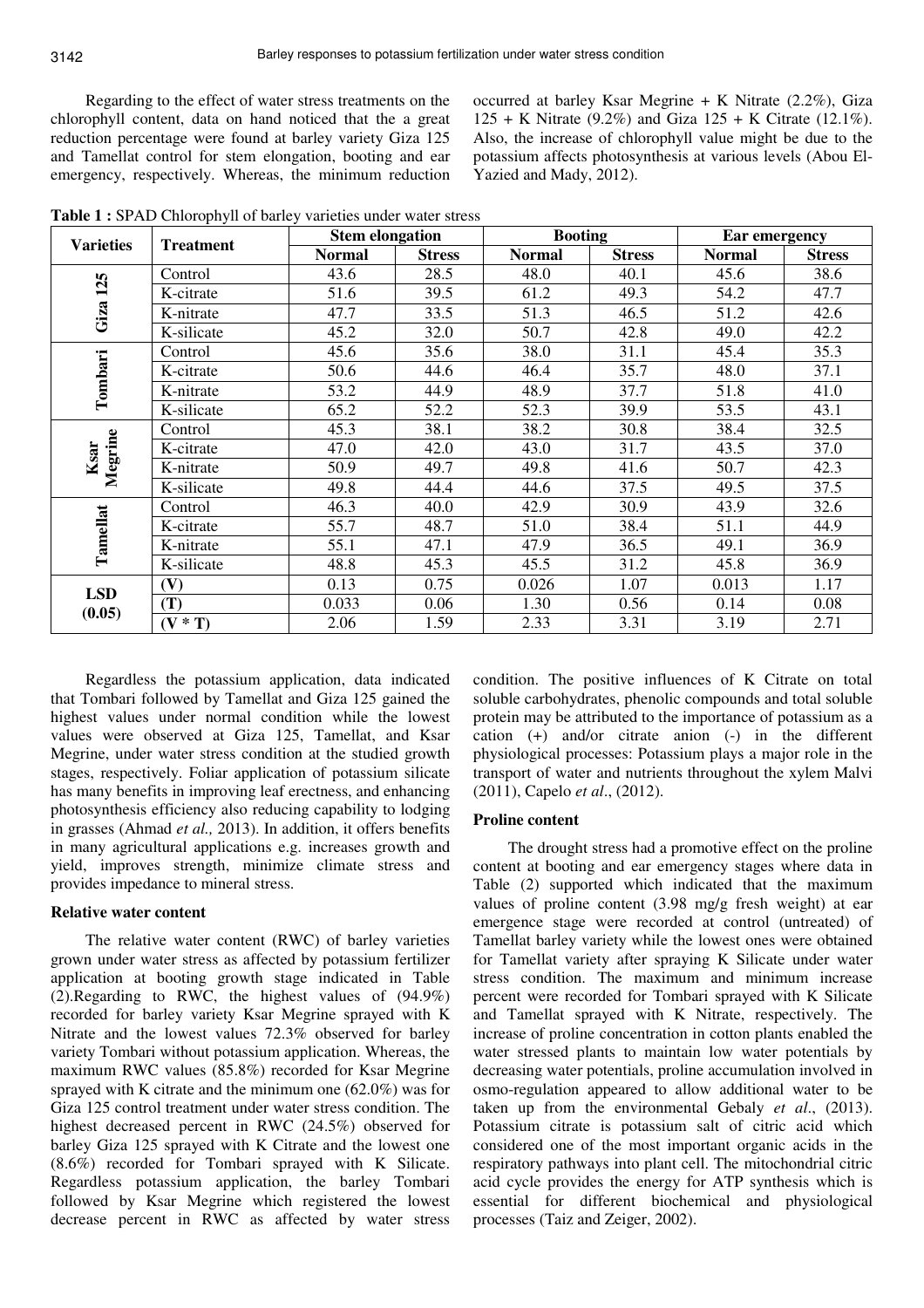|                  | <b>EXAMPLE .</b> The figure $\theta$ and $\theta$ from $\theta$ of $\theta$ and $\theta$ and $\theta$ and $\theta$ and $\theta$ and $\theta$ |               | RWC%             | Proline mg/ g fresh weight |                  |                      |               |  |
|------------------|----------------------------------------------------------------------------------------------------------------------------------------------|---------------|------------------|----------------------------|------------------|----------------------|---------------|--|
| <b>Varieties</b> | <b>Fertilizers</b>                                                                                                                           |               | at booting stage |                            | at booting stage | <b>Ear Emergence</b> |               |  |
|                  |                                                                                                                                              | <b>Normal</b> | <b>Stress</b>    | <b>Normal</b>              | <b>Stress</b>    | <b>Normal</b>        | <b>Stress</b> |  |
|                  | Control                                                                                                                                      | 79.08         | 61.97            | 1.59                       | 3.98             | 1.99                 | 4.20          |  |
| 125              | K-citrate                                                                                                                                    | 86.18         | 65.03            | 0.96                       | 2.94             | 1.50                 | 3.67          |  |
| Giza             | K-nitrate                                                                                                                                    | 88.16         | 74.60            | 0.79                       | 2.69             | 1.81                 | 4.15          |  |
|                  | K-silicate                                                                                                                                   | 91.25         | 79.12            | 0.64                       | 2.46             | 0.80                 | 3.31          |  |
|                  | Control                                                                                                                                      | 72.31         | 64.25            | 1.28                       | 3.94             | 2.03                 | 4.62          |  |
| Tombari          | K-citrate                                                                                                                                    | 81.58         | 72.82            | 1.15                       | 2.75             | 1.81                 | 4.22          |  |
|                  | K-nitrate                                                                                                                                    | 87.54         | 77.97            | 1.21                       | 2.83             | 1.83                 | 4.48          |  |
|                  | K-silicate                                                                                                                                   | 84.91         | 77.59            | 0.66                       | 2.52             | 0.64                 | 4.20          |  |
|                  | Control                                                                                                                                      | 86.54         | 74.20            | 1.70                       | 3.24             | 2.67                 | 4.75          |  |
| Megrine<br>Ksar  | K-citrate                                                                                                                                    | 94.52         | 85.77            | 1.11                       | 2.74             | 2.33                 | 4.46          |  |
|                  | K-nitrate                                                                                                                                    | 94.87         | 80.81            | 1.19                       | 2.23             | 2.33                 | 4.28          |  |
|                  | K-silicate                                                                                                                                   | 89.00         | 78.40            | 0.81                       | 2.12             | 1.39                 | 3.19          |  |
|                  | Control                                                                                                                                      | 75.60         | 65.30            | 1.38                       | 3.20             | 2.56                 | 5.97          |  |
| Tamellat         | K-citrate                                                                                                                                    | 85.70         | 74.80            | 0.43                       | 3.87             | 2.37                 | 4.87          |  |
|                  | K-nitrate                                                                                                                                    | 83.45         | 66.50            | 0.53                       | 2.28             | 1.92                 | 3.24          |  |
|                  | K-silicate                                                                                                                                   | 92.46         | 79.48            | 0.42                       | 2.00             | 1.36                 | 3.10          |  |
| <b>LSD</b>       | (V)                                                                                                                                          | 1.49          | 2.65             | 0.29                       | 0.28             | 0.62                 | 0.71          |  |
|                  | (T)                                                                                                                                          | 0.97          | 1.62             | 0.27                       | 0.29             | 0.53                 | 0.79          |  |
| (0.05)           | $(V * T)$                                                                                                                                    | 2.24          | 3.88             | 0.50                       | 0.52             | 1.05                 | 1.36          |  |

**Table 2 :** Relative water and proline of barley varieties under water stress

RWC: Relative water content

Resulted data observed that the highest values of proline content (3.98 mg/g fresh weight) at booting stage and (5.97 mg/g fresh weight) at ear emergence stage were recorded at control (untreated) of Giza 125 and Tamellat barley varieties while the lowest ones were obtained for Tamellat variety after spraying K Silicate under water stress condition. The maximum and minimum increase percent were recorded Tombari sprayed with K Silicate and Tamellat sprayed with K Nitrate, respectively. Spraying Potassium citrate registered the lowest amount of proline content indicating their importance in alleviating the water stress in plants.

# **Yield parameters**

Data in Table (3) indicated that the influence of foliar application of potassium in different sources (Citrate, Nitrate; Silicate) in addition to control on barley yield parameter

under water stress condition on barley growth characters. Data on hand revealed that the values of barley growth characters under normal irrigation are greater than that under water stress condition. It is clear to mention that the control treatment of the studied barley varieties recorded the lowest values of barley growth characters, while the highest values were mainly attained after foliar application of KCitrate for the examined barley varieties. Zewail *et al.* (2011) found that foliar application of K Citrate increased plant height, number of branches, total leaf area and dry weight of leaf and stems of faba bean plants. These results may be attributed to the positive effect of citric acid as antioxidant which has an auxin action that improved vegetative growth parameters. Sun and Hong (2011) stated that foliar application of citric acid significantly improved the plant growth by increasing the activities of antioxidant enzymes.

|  | a se de la construcción de la construcción de la construcción de la construcción de la construcción de la cons |  |                                                                                |
|--|----------------------------------------------------------------------------------------------------------------|--|--------------------------------------------------------------------------------|
|  |                                                                                                                |  | Table 3 : Influence of Potassium on barley yield parameters under water stress |

|                |            | <b>Plant height</b><br><b>Number of Spike</b> |               | <b>Spike length</b>    |               | 1000 kernel weight |               |               |               |
|----------------|------------|-----------------------------------------------|---------------|------------------------|---------------|--------------------|---------------|---------------|---------------|
| <b>Variety</b> | Fertilizer | (cm)                                          |               | (per m <sup>-2</sup> ) |               | (cm)               |               | (g)           |               |
|                |            | <b>Normal</b>                                 | <b>Stress</b> | <b>Normal</b>          | <b>Stress</b> | <b>Normal</b>      | <b>Stress</b> | <b>Normal</b> | <b>Stress</b> |
|                | Control    | 72                                            | 62            | 164                    | 133           | 10.1               | 8.1           | 47.2          | 33.0          |
| 125            | K-citrate  | 80                                            | 72            | 235                    | 205           | 9.7                | 9.1           | 55.5          | 48.8          |
| Giza           | K-nitrate  | 70                                            | 67            | 208                    | 188           | 10.1               | 9.2           | 54.0          | 37.4          |
|                | K-silicate | 75                                            | 68            | 196                    | 189           | 10.1               | 9.2           | 54.6          | 37.7          |
|                | Control    | 68                                            | 57            | 300                    | 240           | 9.1                | 7.4           | 39.2          | 29.4          |
| Tombari        | K-citrate  | 78                                            | 73            | 328                    | 270           | 10.4               | 9.1           | 52.8          | 50.2          |
|                | K-nitrate  | 73                                            | 63            | 304                    | 285           | 9.4                | 9.2           | 48.3          | 43.6          |
|                | K-silicate | 82                                            | 72            | 325                    | 269           | 10.6               | 10.1          | 48.3          | 40.2          |
|                | Control    | 72                                            | 55            | 219                    | 186           | 9.1                | 7.1           | 47.0          | 36.2          |
| Ksar           | K-citrate  | 82                                            | 75            | 275                    | 221           | 10.1               | 9.7           | 56.2          | 53.5          |
| Megrine        | K-nitrate  | 87                                            | 73            | 268                    | 211           | 9.1                | 7.4           | 50.6          | 50.1          |
|                | K-silicate | 81                                            | 77            | 271                    | 220           | 10.7               | 9.1           | 53.8          | 49.6          |
|                | Control    | 62                                            | 53            | 297                    | 220           | 8.1                | 6.4           | 35.1          | 26.2          |
| Tamellat       | K-citrate  | 75                                            | 67            | 389                    | 353           | 9.7                | 8.4           | 47.9          | 39.9          |
|                | K-nitrate  | 77                                            | 72            | 366                    | 332           | 8.7                | 8.1           | 42.9          | 33.0          |
|                | K-silicate | 67                                            | 62            | 399                    | 350           | 9.4                | 8.4           | 40.2          | 39.1          |
| <b>LSD</b>     | (V)        | 0.036                                         | 0.096         | 1.9                    | 1.02          | 0.06               | 0.098         | 0.052         | 0.048         |
| (0.05)         | (T)        | 0.038                                         | 0.075         | 1.62                   | 1.17          | 0.92               | 1.01          | 1.035         | 0.079         |
|                | $(V * T)$  | <b>NS</b>                                     | <b>NS</b>     | 12.2                   | 16.2          | 2.17               | 1.86          | 8.17          | 7.05          |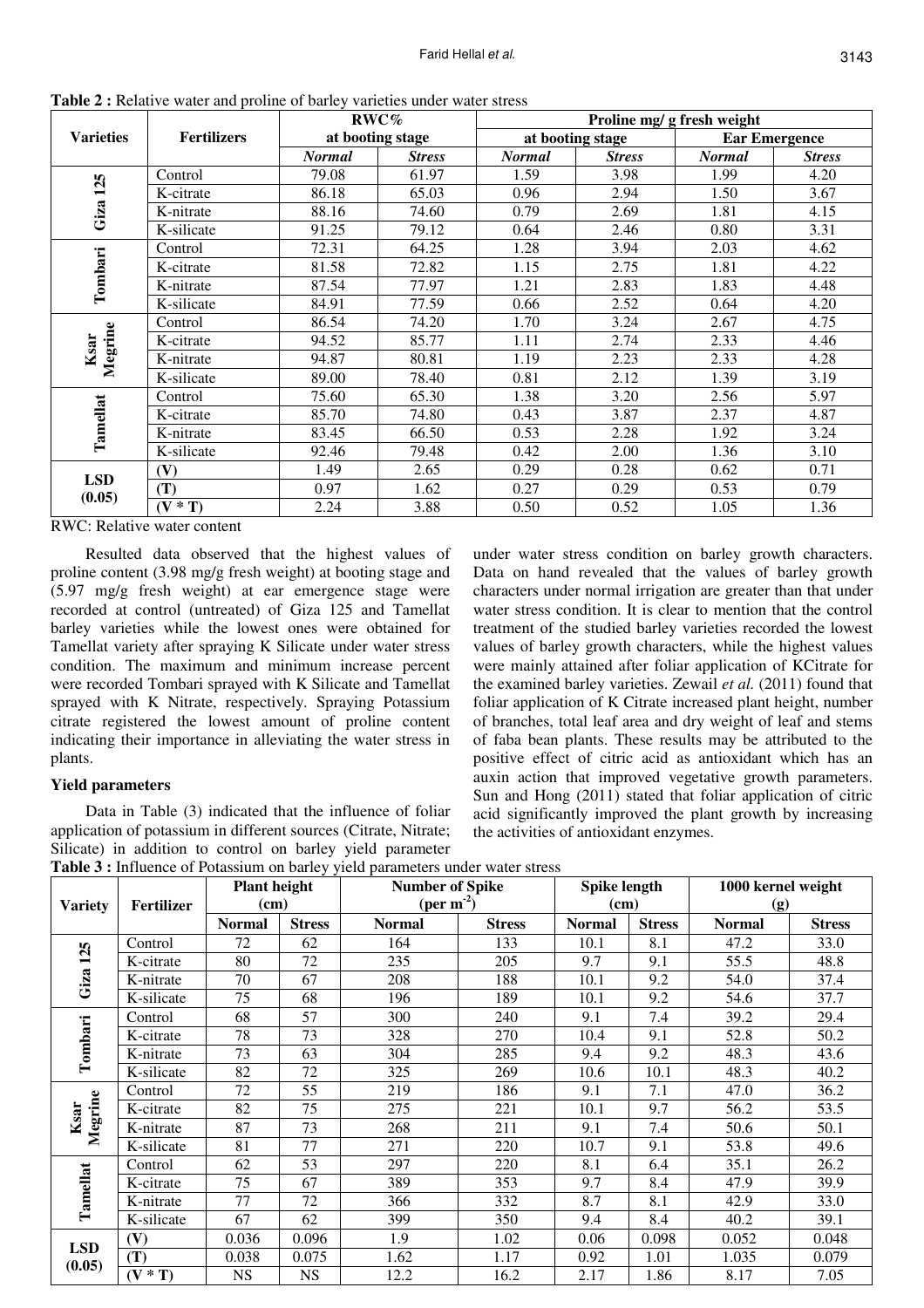### **Grain yield and water use efficiency**

Data in Table (4), illustrated the effect of foliar application of different potassium sources (citrate, nitrate, silicate) on biological yield of the selected barley varieties (Giza 125, Tombari, Ksar Megrine and Tamellat) grown under normal irrigation and water stress condition. Results indicated that the water stress negatively affected the grain yield, biological yield, harvest index and water use efficiency (WUE) as compare to under normal irrigation condition.

The highest values of grain and biological yield and water use efficiency were recorded mainly after potassium citrate foliar application treatment under both normal irrigation and water stress condition with some exception. Similar results observed by Ahmed *et al*. (2014) which concluded thatgrain yield increases could be attributed to the effect of potassium on new growth and nutrient uptake which caused favorable effects on the number of opened bolls per plant and boll weight, leading to higher cotton yield. Spraying mango trees with Potassium citrate was very effective in improving yield as number of fruits and increased fruit weight (Ebeed and Abd El-Migeed, 2005).

| <b>Varieties</b> | <b>Treatment</b> | <b>Biological yield</b><br>(ton fed) |               | Grain yield<br>(ton/fed) |               | <b>Harvest Index</b> |               | WUE $(kgm3)$  |               |
|------------------|------------------|--------------------------------------|---------------|--------------------------|---------------|----------------------|---------------|---------------|---------------|
|                  |                  | <b>Normal</b>                        | <b>Stress</b> | <b>Normal</b>            | <b>Stress</b> | <b>Normal</b>        | <b>Stress</b> | <b>Normal</b> | <b>Stress</b> |
|                  | Control          | 3.68                                 | 3.28          | 1.83                     | 1.07          | 49.7                 | 32.8          | 1.52          | 1.49          |
| 125              | K-citrate        | 4.20                                 | 3.90          | 2.23                     | 1.34          | 53.1                 | 34.4          | 1.86          | 1.86          |
| Giza             | K-nitrate        | 4.23                                 | 3.00          | 2.20                     | 1.25          | 52.1                 | 41.7          | 1.83          | 1.74          |
|                  | K-silicate       | 4.06                                 | 3.44          | 2.16                     | 1.28          | 53.2                 | 37.2          | 1.80          | 1.78          |
|                  | Control          | 3.56                                 | 2.64          | 1.34                     | 1.16          | 37.8                 | 43.8          | 1.12          | 1.60          |
| Tombari          | K-citrate        | 4.69                                 | 3.74          | 2.32                     | 2.25          | 49.5                 | 60.1          | 1.94          | 3.12          |
|                  | K-nitrate        | 4.58                                 | 3.50          | 2.07                     | 1.79          | 45.2                 | 51.2          | 1.73          | 2.49          |
|                  | K-silicate       | 4.05                                 | 3.46          | 2.18                     | 1.75          | 53.8                 | 50.6          | 1.82          | 2.43          |
|                  | Control          | 3.48                                 | 2.52          | 1.38                     | 1.32          | 39.6                 | 52.2          | 1.15          | 1.83          |
| Megrine<br>Ksar  | K-citrate        | 4.32                                 | 3.35          | 2.28                     | 1.86          | 52.8                 | 55.6          | 1.90          | 2.58          |
|                  | K-nitrate        | 4.08                                 | 3.10          | 1.91                     | 1.82          | 46.9                 | 58.8          | 1.59          | 2.53          |
|                  | K-silicate       | 3.96                                 | 3.31          | 2.13                     | 1.72          | 53.8                 | 52.0          | 1.78          | 2.39          |
|                  | Control          | 3.41                                 | 2.81          | 1.08                     | 0.85          | 31.6                 | 30.2          | 0.90          | 1.18          |
| Tamellat         | K-citrate        | 4.28                                 | 3.66          | 2.19                     | 1.41          | 51.2                 | 38.5          | 1.83          | 1.96          |
|                  | K-nitrate        | 3.97                                 | 2.95          | 1.56                     | 1.04          | 39.2                 | 35.1          | 1.30          | 1.44          |
|                  | K-silicate       | 4.19                                 | 3.49          | 1.97                     | 1.17          | 47.1                 | 33.5          | 1.64          | 1.63          |
| <b>LSD</b>       | (V)              | 0.023                                | 0.097         | 0.68                     | 0.064         | 0.211                | 0.204         | 0.086         | 0.093         |
| (0.05)           | (T)              | 0.096                                | 0.078         | 0.055                    | 0.051         | 0.096                | 0.07          | 0.071         | 0.087         |
|                  | $(V * T)$        | 1.98                                 | 1.46          | 0.98                     | 0.89          | 3.22                 | 3.09          | 0.120         | 0.130         |

**Table 4 :** Influence of Potassium on biological yield of barley under water stress

WUE: water use efficiency

### **Macronutrient in barley grains**

The effect of foliar application of potassium in different sources on the grain N, P and K content of barley was represented in Table (5). Date on hand revealed that K-citrate enhanced plant nutrient content (in grain) at studied barley varieties, except Tamellat variety, where K-Nitrate gave the higher K content in grain under both water stress conditions. Mostly the N, P and K content was higher under normal irrigation than water stress conditions. Potassium citrate is potassium salt of citric acid which considered one of the most important organic acids in the respiratory pathways into plant cell (Ibrahim *et al*., 2015).

Regarding to the N, P; K content in barley varieties under water stress condition, results showed that the barley varieties Giza 125 and Ksar Megrine scored the highest values, while the lowest one were observed at Tamellat except under normal irrigation condition regarding P content for all varieties. Potassium citrate increase leaf area, improves leaf mineral content, enhancing yield and improved fruit quality as well as physical and chemical properties of mango trees (Taha *et al*., 2014).

Potassium silicate treatments recorded more potassium percent compared to the control as it contained potassium along with silicon. The previous mentioned results are in conformity with the findings of (Salim *et al*., 2013). The enhancing effect of potassium on plant growth might be attributed to its association with the efficiency of leaf as an assimilator to  $CO<sub>2</sub>$ , activating phyto-hormone, regulation of cellular pH, enhancing N uptake, and acting as an activator to enzymatic systems (Sadak and Orabi, 2015).

### **Micronutrients content of grain at harvest stage**

Data in Table (6) showed the effect of K fertilizers on the Fe, Mn; Zn content of some barley varieties under normal and water stress conditions. Results indicated that the highest values were attained after spraying K Nitrate (Tamellat), K Silicate (Ksar Megrine) and K Citrate (Tombari) under normal and water stress conditions, respectively whereas, the lowest values were obtained at control (Giza 125) for Fe; Mn and for Zn at Ksar Megrine. It is clear that water stress condition had a negative effect on the studied micronutrients content relative to the normal condition.

Regardless water stress condition, data on hand revealed that the highest values were observed at K Citrate (Tamellat), K Silicate (Ksar Megrine) and K Citrate (Tombari), respectively whereas; the lowest values were observed at control for Fe, Mn and Zn, respectively. According to the barley varieties, data noticed that Tamellat, Ksar Megrine and Tombari gained the highest values of Fe,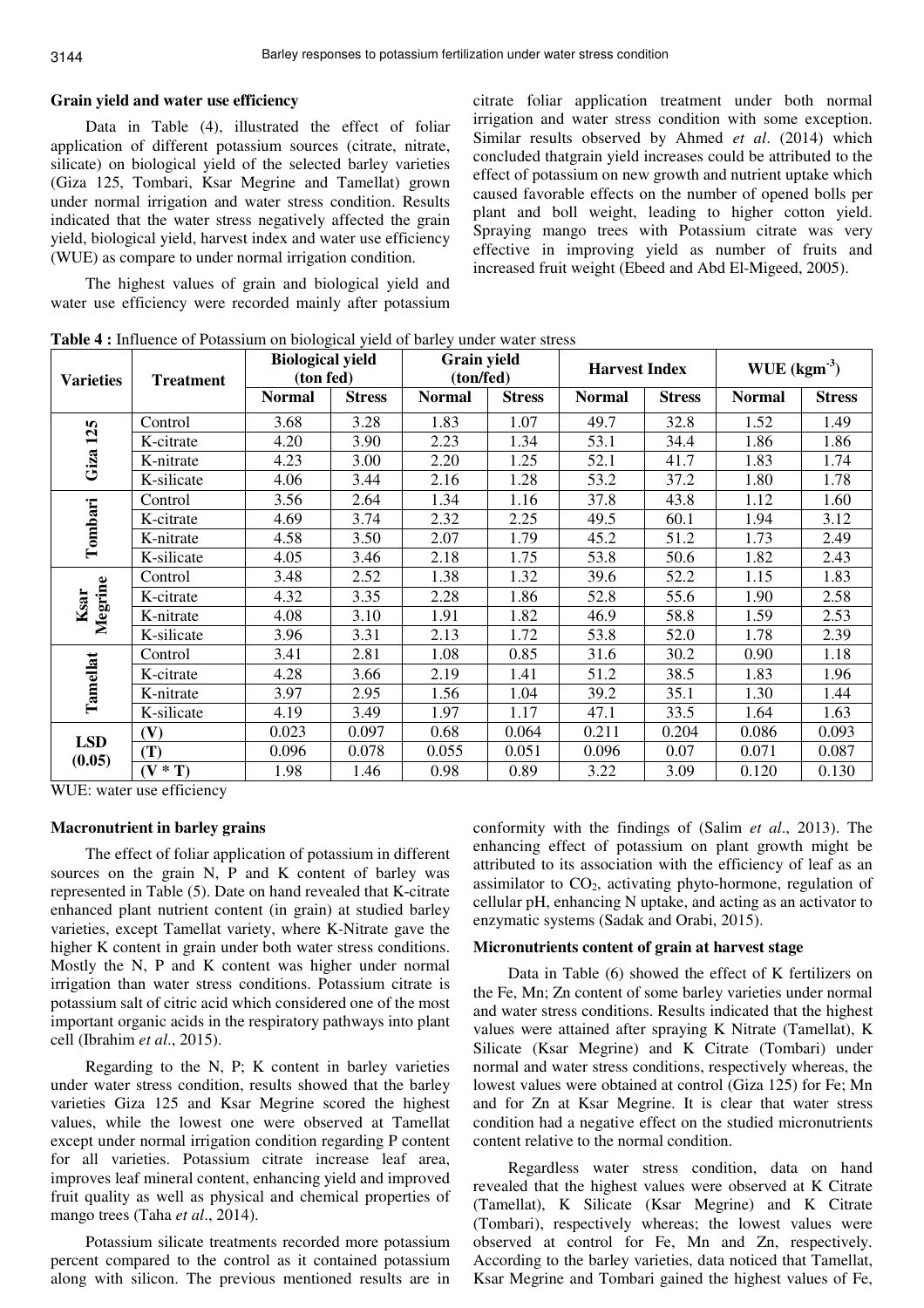Mn and Zn and Giza 125 ad Ksar Megrine scored the lowest values in same sequence, respectively. Regarding to the micronutrient content as affected by K fertilized, data on

hand revealed that K-silicate scored the highest values of Fe and Mn and K citrate for Zn, while control was the lowest one.

**Table 5 :** Influence of potassium application on grain nutrient of barley.

| <b>Varieties</b> | <b>Treatment</b> |               | Nitrogen $(\%)$ |               | Phosphorus $(\% )$ | Potassium $(\% )$ |               |  |
|------------------|------------------|---------------|-----------------|---------------|--------------------|-------------------|---------------|--|
|                  |                  | <b>Normal</b> | <b>Stress</b>   | <b>Normal</b> | <b>Stress</b>      | <b>Normal</b>     | <b>Stress</b> |  |
|                  | Control          | 1.25          | 0.95            | 0.123         | 0.097              | 0.480             | 0.425         |  |
| 125              | K-citrate        | 2.37          | 1.77            | 0.172         | 0.147              | 0.603             | 0.451         |  |
| Giza             | K-nitrate        | 2.04          | 1.52            | 0.143         | 0.129              | 0.489             | 0.471         |  |
|                  | K-silicate       | 1.50          | 1.27            | 0.149         | 0.141              | 0.562             | 0.482         |  |
|                  | Control          | 1.34          | 0.98            | 0.135         | 0.110              | 0.497             | 0.365         |  |
| Tombari          | K-citrate        | 1.65          | 1.52            | 0.163         | 0.139              | 0.548             | 0.434         |  |
|                  | K-nitrate        | 1.44          | 1.36            | 0.153         | 0.138              | 0.545             | 0.478         |  |
|                  | K-silicate       | 1.49          | 1.19            | 0.155         | 0.130              | 0.544             | 0.515         |  |
|                  | Control          | 1.25          | 0.99            | 0.140         | 0.119              | 0.480             | 0.383         |  |
| Megrine<br>Ksar  | K-citrate        | 1.70          | 1.51            | 0.170         | 0.159              | 0.520             | 0.489         |  |
|                  | K-nitrate        | 1.41          | 1.16            | 0.145         | 0.130              | 0.506             | 0.433         |  |
|                  | K-silicate       | 1.52          | 1.24            | 0.154         | 0.137              | 0.509             | 0.487         |  |
|                  | Control          | 1.26          | 0.91            | 0.117         | 0.096              | 0.456             | 0.396         |  |
| Tamellat         | K-citrate        | 1.93          | 1.57            | 0.173         | 0.167              | 0.537             | 0.439         |  |
|                  | K-nitrate        | 1.27          | 0.96            | 0.169         | 0.129              | 0.545             | 0.469         |  |
|                  | K-silicate       | 1.17          | 1.13            | 0.161         | 0.138              | 0.453             | 0.420         |  |
| <b>LSD</b>       | (V)              | 0.097         | 0.04            | 0.009         | 0.011              | 0.051             | 0.046         |  |
| (0.05)           | (T)              | 0.087         | 0.23            | 0.008         | 0.009              | 0.047             | 0.033         |  |
|                  | $(V * T)$        | 0.0165        | 0.02            | 0.013         | 0.014              | 0.082             | 0.072         |  |

**Table 6 :** Influence of potassium application on grain micronutrient contents (ppm) of barley

| <b>Varieties</b> | <b>Treatment</b> | <b>Iron</b>   |               |               | <b>Manganese</b> | Zinc          |               |  |
|------------------|------------------|---------------|---------------|---------------|------------------|---------------|---------------|--|
|                  |                  | <b>Normal</b> | <b>Stress</b> | <b>Normal</b> | <b>Stress</b>    | <b>Normal</b> | <b>Stress</b> |  |
|                  | Control          | 60.1          | 54.4          | 1.38          | 1.18             | 25.0          | 21.3          |  |
| 125              | K-citrate        | 89.7          | 72.3          | 1.93          | 1.55             | 27.7          | 32.5          |  |
| Giza             | K-nitrate        | 74.3          | 66.0          | 1.80          | 1.37             | 28.6          | 22.6          |  |
|                  | K-silicate       | 86.9          | 67.7          | 1.56          | 1.29             | 22.0          | 33.6          |  |
|                  | Control          | 68.4          | 63.4          | 2.72          | 2.25             | 34.8          | 21.4          |  |
|                  | K-citrate        | 79.0          | 68.5          | 2.93          | 2.67             | 25.8          | 35.5          |  |
| Tombari          | K-nitrate        | 84.2          | 79.4          | 3.34          | 3.13             | 31.4          | 26.8          |  |
|                  | K-silicate       | 105.5         | 87.1          | 3.65          | 3.27             | 25.9          | 32.5          |  |
|                  | Control          | 72.3          | 62.4          | 3.08          | 2.63             | 17.8          | 14.9          |  |
| Megrine<br>Ksar  | K-citrate        | 76.0          | 74.9          | 3.94          | 3.19             | 18.0          | 17.1          |  |
|                  | K-nitrate        | 85.8          | 80.9          | 3.48          | 3.31             | 18.8          | 16.7          |  |
|                  | K-silicate       | 105.2         | 84.3          | 4.21          | 3.90             | 24.2          | 23.5          |  |
|                  | Control          | 100.2         | 97.9          | 2.31          | 2.18             | 22.5          | 21.8          |  |
| Tamellat         | K-citrate        | 122.3         | 116.1         | 2.95          | 2.48             | 31.7          | 28.6          |  |
|                  | K-nitrate        | 118.8         | 102.3         | 2.62          | 3.25             | 27.1          | 26.7          |  |
|                  | K-silicate       | 118.6         | 99.5          | 3.41          | 3.26             | 25.0          | 23.2          |  |
| <b>LSD</b>       | (V)              | 0.41          | 0.32          | 0.37          | 0.65             | 0.38          | 0.31          |  |
|                  | (T)              | 1.24          | 0.96          | 0.86          | 0.44             | 0.27          | 0.26          |  |
| (0.05)           | $(V * T)$        | 1.51          | 1.19          | 1.15          | 1.04             | 0.62          | 0.54          |  |

Regardless the water stress effect, Tombari + K Silicate, Tombari + K Citrate and Ksar Megrine + K Citrate save the highest values of Fe, Mn and Zn content, while the lowest values were recorded at control treatment, especially Giza 125, Tamellat and Giza 125 in same sequence.The finding results are in conformity with Eraslan *et al.* (2008) in spinach and Milne *et al.* (2012) in lettuce. The optimization of silicon nutrition has positive effects and plays an important role in the balancing of micronutrients in plants. Si presence in nutrient solutions affects the absorption and translocation of several macro and micro-nutrients in different plants (Epstein, 1999).

# **Stress tolerance indices**

Data in Table (7) showed that the stress tolerance indices of the examined barley varieties as effected by water stress and foliar K application. Obtained date pointed out that mostly the highest values were attained after K Citrate application at all studied barley varieties, except SSI (K Silicate), YSI (control) for Ksar Megrine and Tamellat, while the lowest values were observed at control treatments.

Regarding to the effect of barley varieties on stress tolerance indices, results revealed that Tombari scored the highest values except SSI (Tamellat) and TOL (Giza 125).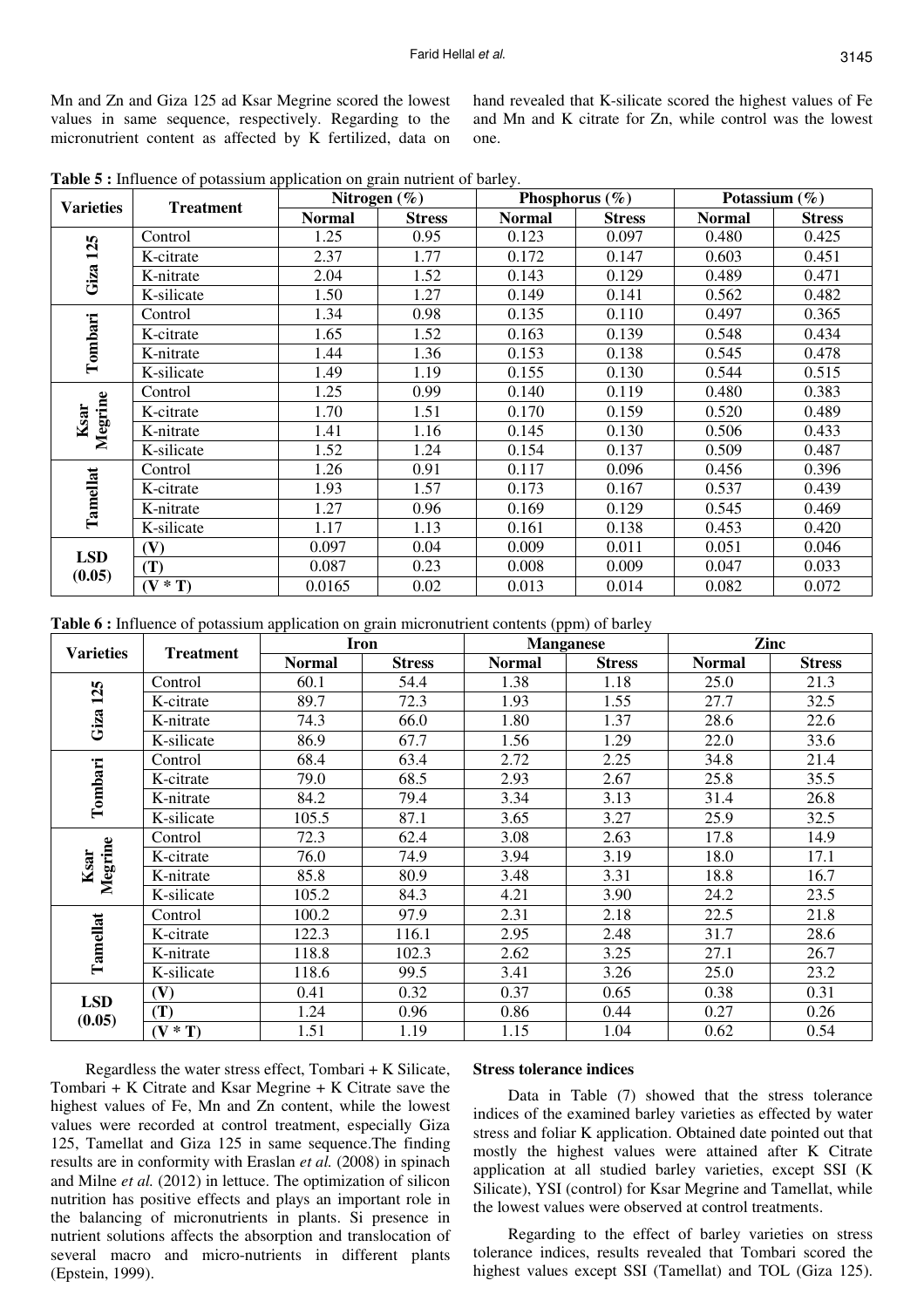The increase percentage of the stress tolerance indices relative to lowest values, 25, 80, 32, 35, 50, 50, 58; 37%, respectively while the lowest values were attained at Tamellat, except SSI (Ksar Megrine). According to the potassium sources application on the stress tolerance indices, data pointed out that the highest values were recorded at control treatments, while the highest on were obtained at K-Citrate (SSI, STI, GMP, YI), TOL and K-Silicate (YI, YSI, HM). The differences between the highest and lowest values were 60, 67, 54, 52, 55, 36, 91 and 53 for SSI – HM, respectively. Simple correlation was estimated among the stress tolerance indices and data revealed that YI positively correlated with STI (0.954), MP (0.908); GYP (0.935) and negatively with SSI (-0.589). Also, HM correlated positively with STI (0.995), MP (0.991), GMP (0.998); Yi (0.956).

# **Conclusion**

Water stress had a negative effect on the most yield parameters and nutrient content of the investigated barley varieties. Barley varieties Ksar Megrine and Tombari scored the highest values under normal irrigation and water stress condition. Application of the K Citrate followed by K Silicate gained the highest values of the grain yield and yield components with or without water stress. Barley Giza 125 scored the highest values for N and protein under both water stress conditions, while Tamellat and Ksar Megrine gained the highest values for P content in same sequence. Tombari gained the highest values of stress tolerance indices for most studied stress indices.

### **Acknowledgements**

The authors warmly thank the Agricultural Research in the Mediterranean Area 2 (ARIMNet 2) and Academy of scientific research and technology (ASRT) and National Research Centre (NRC), Egypt who have funded this research work.

# **Conflict of Interest**

"The authors declare that there are no conflicts of interest regarding the publication of this manuscript"

### **References**

- Abou El-Yazied, A. and Mady, M.A. (2012). Plastic mulch color and potassium foliar application affect growth and productivity of strawberry (*Fragaria* x *ananassa* Duch). Journal of Applied Sciences Research, 8(2): 1227-1239.
- Ahmed, H.S.A.; Zewail, R.M.Y. and Hassan, A.A. (2014). Effect of PIX and potassium citrate on growth, productivity fiber quality and yarn on Egyptian cotton, Bull. Fac. Agric., Cairo Univ., 65: 420-430.
- Bouslama, M. and Schapaugh, W.T (1984). Stress tolerance in soybean. I: Evaluation of three screening techniques for heat and drought tolerance. Crop Science, 24: 933- 937.
- Capelo, A.; Santos, C.; Loureiro, S. and Pedrosa, A.M. (2012). Phytotoxicity of lead on *Lactuca sativa*: effects on growth, mineral nutrition, photosynthetic activity and oxidant metabolism. Fresen. Environ. Bull. 21(2): 450-459.
- Castillo, F.J. (1996). Antioxidative protection in the inducible CAM plant *Sedum Album* L. following the imposition of severe water stress and recovery. Oecologia, 107: 469- 477.
- Cottenie, A., Verloo, M.; Kiekens, L.; Velghe, G. and Camerlynck, R. (1982). Chemical analysis of plant and

soil. In: Laboratory of Analytical and Agro Chemistry State Univ. Ghent Press, Ghent, Belgium.

- Ebeed, S. and Abd El-Migeed, M.M. (2005). Effect of spraying sucrose and some nutrient elements on fagrikalan mango trees. Journal of Applied Sciences Research, 1(5): 341-346.
- Epstein, E. (1999). Silicon. Annu. Rev. Plant Physiol. Plant Mol. Biol; 50: 641-664.
- Eraslan, F.; Inal, A.; Pilbeam, D.J. and Gunes, A. (2008). Interactive effects of salicylic acid and silicon on oxidative damage and antioxidant activity in spinach (*Spinacia oleracea* L. cv. Matador) grown under boron toxicity and salinity. Plant Growth Regul; 55: 207–219.
- Fernandez, G.C.J. (1992). Effective selection criteria for assessing plant stress tolerance. In: Kuo, C.G. (Ed), Proceedings of the International Symposium on Adaptation of Vegetables and Other Food Crops in Temperature and Water Stress, Publication, Tainan, Taiwan.
- Fita, A.; Rodríguez-Burruezo, A.; Boscaiu, M.; Prohens, J. and Vicente, O. (2015). Breeding and domesticating crops adapted to drought and salinity: a new paradigm for increasing food production. Front. Plant Sci., 6: 978.
- Fischer, R.A. and Maurer, R. (1978). Drought resistance in spring wheat varieties. I: Grain yield response. Australian Journal of Agricultural Research 29: 897- 912.
- Gavuzzi, P.; Rizza, F.; Palumbo, M.; Campaline, R.G.; Ricciardi, G.L. and Borghi, B. (1997). Evaluation of field and laboratory predictors of drought and heat tolerance in winter cereals. Canadian Journal of Plant Science, 77: 523-531.
- Gebaly, S.G.; Ahmed, F.M.M. and Namich, A.A.M. (2013). Effect of spraying some organic, amino acids and potassium citrate on alleviation of drought stress in cotton plant. Journal of plant production, Mansoura University 4(9): 1369- 1381.
- Gomez, K.M. and Gomez, A.A. (1984). Statistical Procedures for Agricultural Research.  $2<sup>nd</sup> Ed$ . John Wily and Sons, New York, 68.
- Hu, Y. and Schmidhalter, U. (2005). Drought and salinity: A. comparison of their effects on mineral nutrition of plants. J. Plant Nutr. Soil Sci*.*, 168: 541-549.
- Hussein, M.M.; Mohamed, S.A. and Taalab, A.S. (2006). Influence of drought and foliar application on nutrients status in shoots of barley plants. Egypt. J. Agron, 28(1): 35-46.
- Hussein, M.M.; Mehanna, H.M. and El-Lethy, S.M. (2013). Water deficit and foliar fertilization and their effect on growth and photosynthetic pigments of Jatropha plants. World Applied Sciences Journal, 27(4): 454-461.
- Ibrahim, M.F.M.; Abd El–Gawad, H.G. and Bondok, A.M. (2015). Physiological impacts of potassium citrate and folic acid on growth, yield and some viral diseases of potato plants. Middle East Journal of Agriculture Research, 4(3): 577-589.
- Kristin, A.S.; Senra, R.R.; Perez, F.I.; Enriquez, B.C.; Gallegos, J.A.A.; Vallego, P.R.; Wassimi, N. and Kelley, J.D. (1997). Improving common bean performance under drought stress. Crop Sci., 37: 43-50.
- Malvi, R.U. (2011). Interaction of micronutrients with major nutrients with special reference to potassium. Journal of Agricultural Science, 24(1): 106-109.